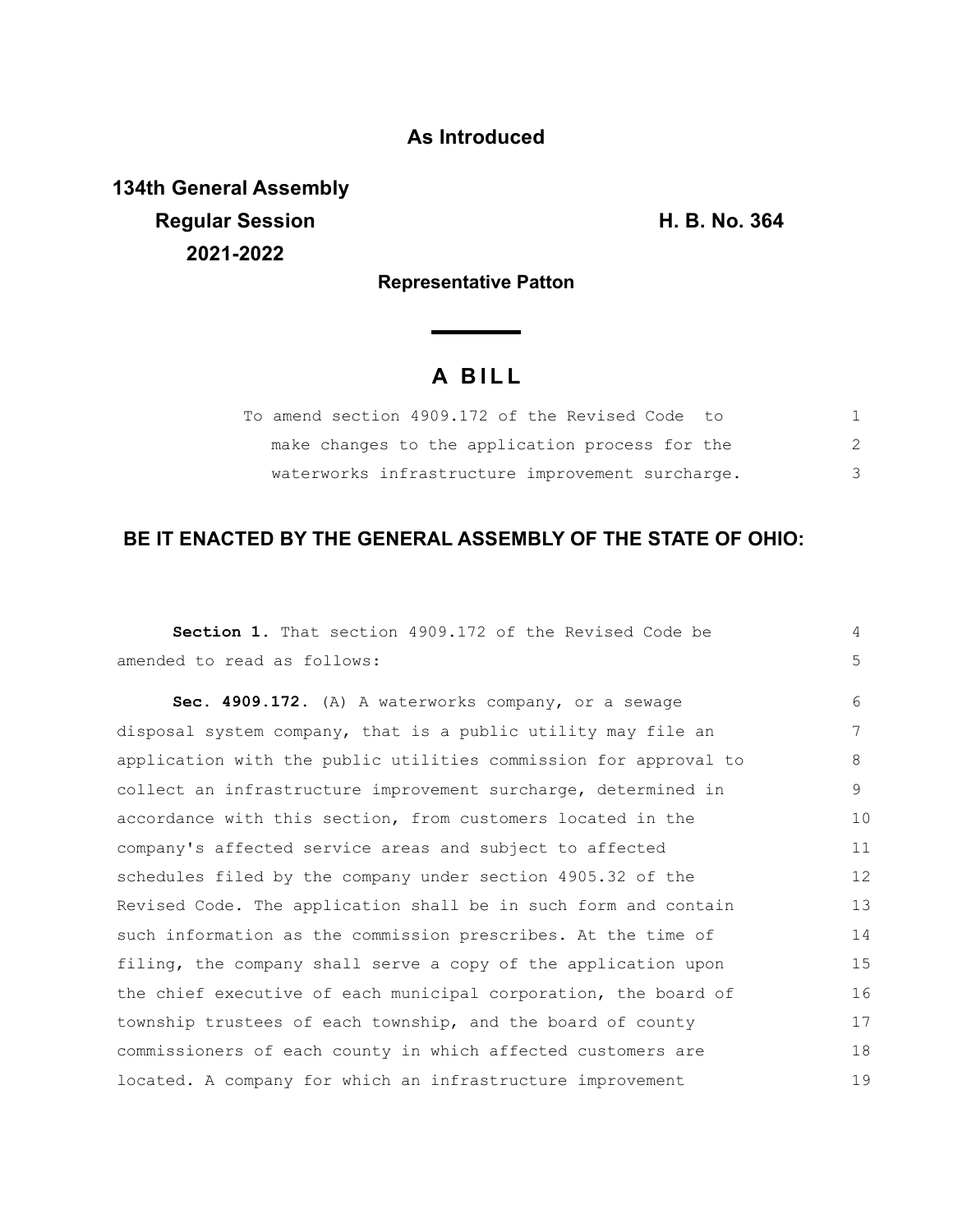surcharge is authorized under this section may file an application for another such surcharge not sooner than twelve months after the filing date of its most recent infrastructure improvement surcharge application. 21 23

(B) The commission shall provide an opportunity for the filing of comments on an application filed under division (A) of this section. After considering those comments, the commission may authorize an infrastructure improvement surcharge for the company that is just and reasonable and is sufficient, but does not exceed, the revenue requirement necessary to do both of the following:

(1) Cover such infrastructure plant costs of the company as are described in division (C) of this section, incurred after March 1, 2003, and before the date of filing, and not already reflected in the affected schedules filed by the company under section 4905.32 of the Revised Code:

(2) Provide a fair and reasonable rate of return on the filing date valuation of that particular infrastructure plant.

Each infrastructure improvement surcharge chargeable to each affected customer class within any single tariff of the company shall not exceed three per cent, for a sewage disposal system company, and four and one quarter one-quarter per cent, for a waterworks company, of the rates and charges applicable to the class and for the tariff in effect on the date the application was filed and, as to the allowed percentage increase, shall be uniform for each such class. The commission shall not authorize a company to have more than three infrastructure improvement surcharges for any single company tariff in effect at any time. 38 39 40 41 42 43 44 45 46 47 48

20

22

36 37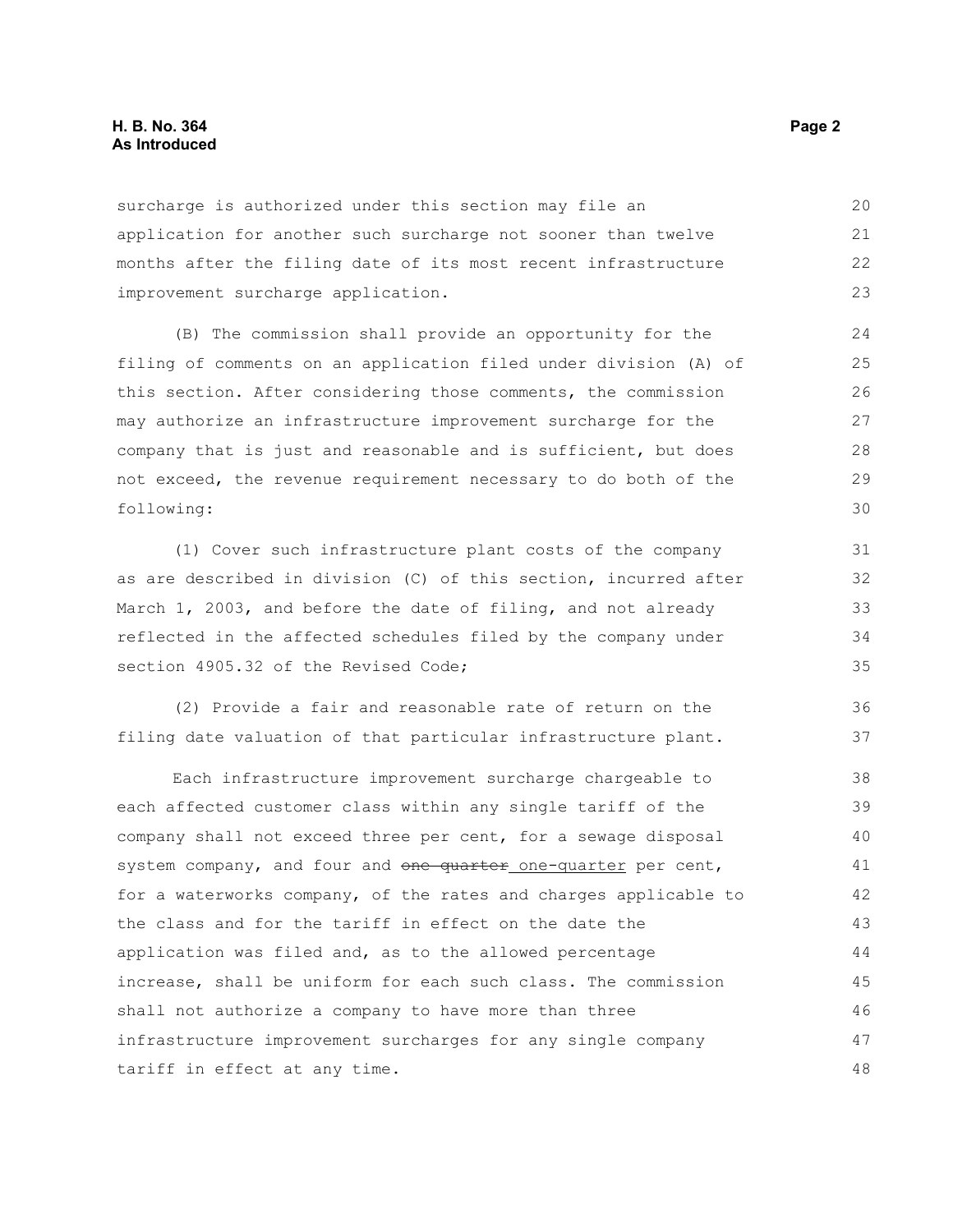Additionally, the commission shall not authorize an infrastructure improvement surcharge under this section if it determines that the surcharge causes the company to earn an excessive rate of return on its valuation under section 4909.15 of the Revised Code.

(C) For purposes of this section, a company's costs of infrastructure plant may include depreciation expenses. Such infrastructure plant may consist of the following capital improvements that the commission determines are prudent and used and useful in rendering public utility service and that are properly classified in the uniform system of accounts adopted by the National Association of Regulatory Utility Commissioners as identified in rule 4901:1-15-32 of the Administrative Code:

(1) In the case of a waterworks company, replacement of an existing plant including chemical feed systems, filters, pumps, motors, plant generators, meters, service lines, hydrants, mains, and valves, included in accounts 323, 324, 325, 326, 327, 328, 332, 342, 343, 345, 346, 347, and 348, as well as main extensions that eliminate dead ends to resolve documented water supply problems presenting significant health or safety issues to then existing customers, and main cleaning or relining; 62 63 64 65 66 67 68 69

(2) In the case of a sewage disposal system company, replacement of an existing infrastructure including chemical feed systems, filters, pumps, motors, sludge-handling equipment, plant generators, mains and lift stations, plant included in accounts 352, 352.1, 352.2, 353, 354, 355, 356, 362, 363, 364, 365, 372, 373, 374, and 375, as well as main extensions that resolve documented sewage disposal problems presenting significant health or safety issues to then existing customers, and main cleaning, inflow and infiltration elimination, or  $70$ 71 72 73 74 75 76 77 78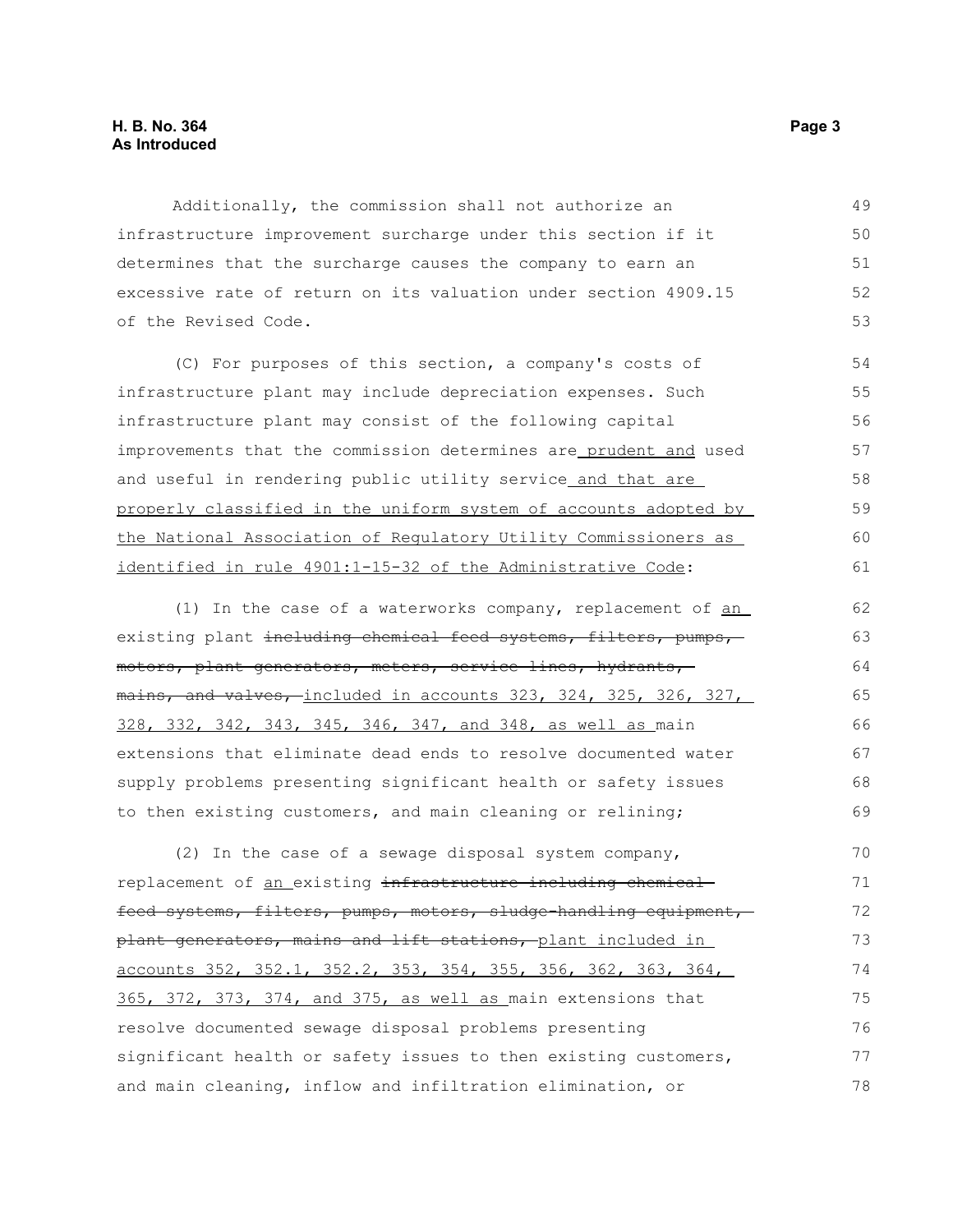## relining;

| (3) Unreimbursed capital expenditures made by the                    | 80  |
|----------------------------------------------------------------------|-----|
| waterworks company, or the sewage disposal system company, for       | 81  |
| waterworks, or sewage disposal, facility relocation required by      | 82  |
| a governmental entity due to a street or highway project;            | 83  |
| (4) Capital expenditures made by the waterworks company or           | 84  |
| sewage disposal system company to comply with any consent            | 85  |
|                                                                      | 86  |
| decree, final order, or final rule of the United States              |     |
| environmental protection agency or the Ohio environmental            | 87  |
| protection agency.                                                   | 88  |
| (5) Minimum land or land rights acquired by the company as           | 89  |
| necessary for any service line, equipment, or facility described     | 90  |
| in divisions (C)(1) to $\frac{3}{(4)}$ of this section.              | 91  |
|                                                                      |     |
| As used in divisions (C) (1) and (2) of this section,                | 92  |
| <u>"replacement of an existing plant" includes replacements that</u> | 93  |
| result in an upgrade or improvement of the previously existing       | 94  |
| plant, provided that the replacement plant is prudent, qualifies     | 95  |
| for recovery under this section, and performs the same or            | 96  |
| similar function or purpose as it did prior to the replacement.      | 97  |
| (D) (1) If the commission fails to issue a final order               | 98  |
| within one hundred eighty days after the date the application is     | 99  |
| filed under this section, a surcharge not to exceed the proposed     | 100 |
| surcharge shall go into effect upon the filing of the revised        | 101 |
| affected rate schedules by the waterworks or sewage disposal         | 102 |
| company, subject to refund of amounts collected that exceed          | 103 |
| those authorized by the final order of the commission.               | 104 |
| (2) All refunds shall include interest at the rate started           | 105 |
| in section 1343.03 of the Revised Code and shall be accomplished     | 106 |
| in a manner as prescribed by the commission in its final order.      | 107 |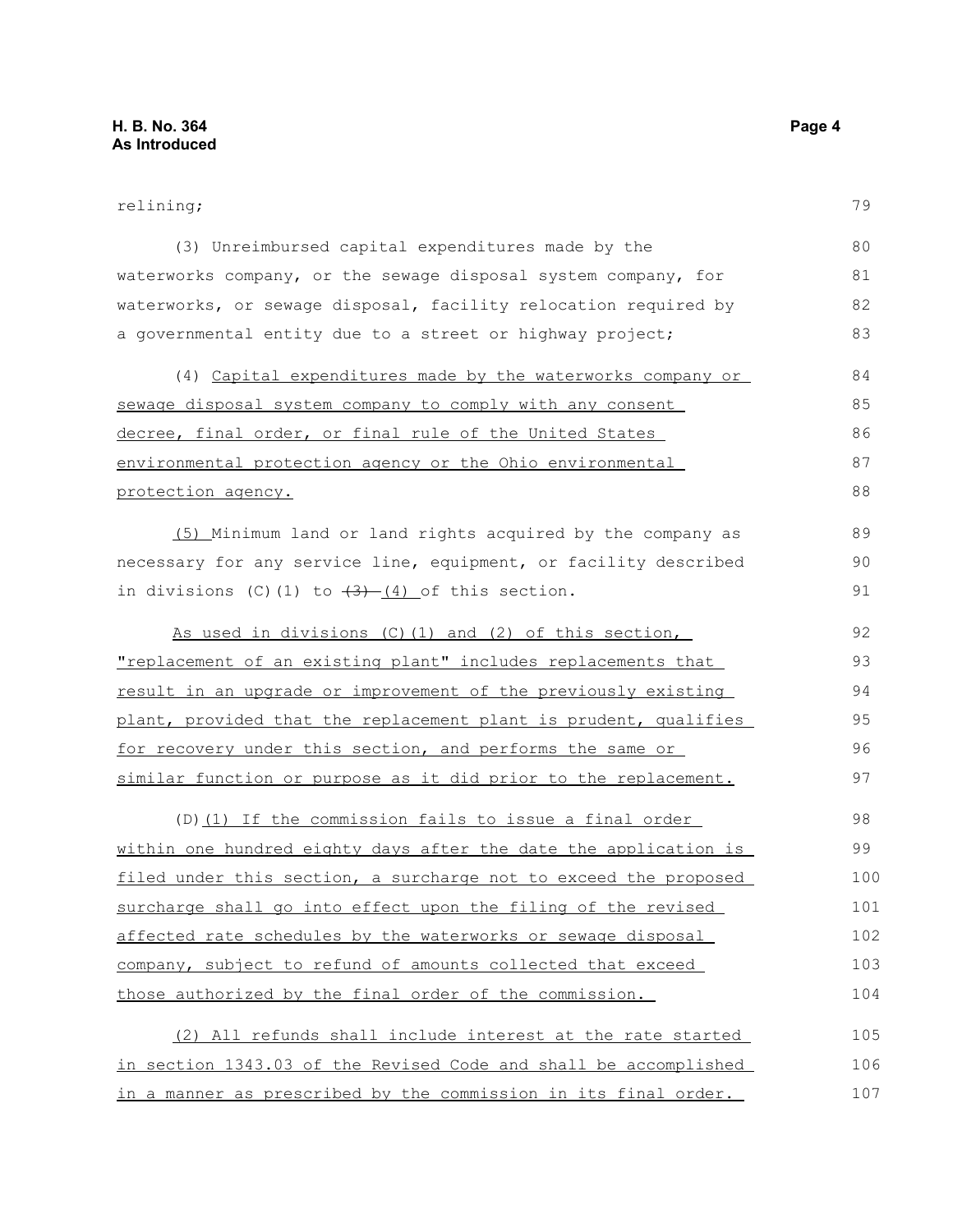| The commission may require an undertaking to secure the refund            | 108 |
|---------------------------------------------------------------------------|-----|
| under this division if it finds it is warranted by the financial          | 109 |
| condition of the waterworks or sewage disposal system company.            | 110 |
| (3) This division shall only apply to applications filed                  | 111 |
| by a waterworks or sewage disposal system company that has                | 112 |
| annual operating revenues of two hundred fifty thousand dollars           | 113 |
| or more.                                                                  | 114 |
| (E) During the period that an authorized infrastructure                   | 115 |
| improvement surcharge is in effect, the commission, by order and          | 116 |
| on its own motion or upon good cause shown, may reduce the                | 117 |
| amount of or terminate an infrastructure improvement surcharge            | 118 |
| if it determines that the surcharge causes the company to earn            | 119 |
| an excessive rate of return on its valuation under section                | 120 |
| 4909.15 of the Revised Code.                                              | 121 |
| $\overline{E}-\overline{F}$ An order issued by the commission deciding an | 122 |
| application by a waterworks company or a sewage disposal system           | 123 |
| company for an increase in rates and charges pursuant to an               | 124 |
| application filed by the company under section 4909.18 of the             | 125 |
| Revised Code shall provide for the termination, as of the                 | 126 |
| earlier of the effective date of the increase or the date                 | 127 |
| specified in division (F) of this section, of any infrastructure          | 128 |
| improvement surcharges of the company authorized under this               | 129 |
| section.                                                                  | 130 |
| $(F)$ (G) All surcharges authorized under this section shall              | 131 |
| terminate by operation of law not later than December 31,                 | 132 |
| 20252036.                                                                 | 133 |
| (G)-(H) The company shall provide notice of any                           | 134 |
| infrastructure improvement surcharge authorized under this                | 135 |

section to each affected customer with or on the customer's

135 136